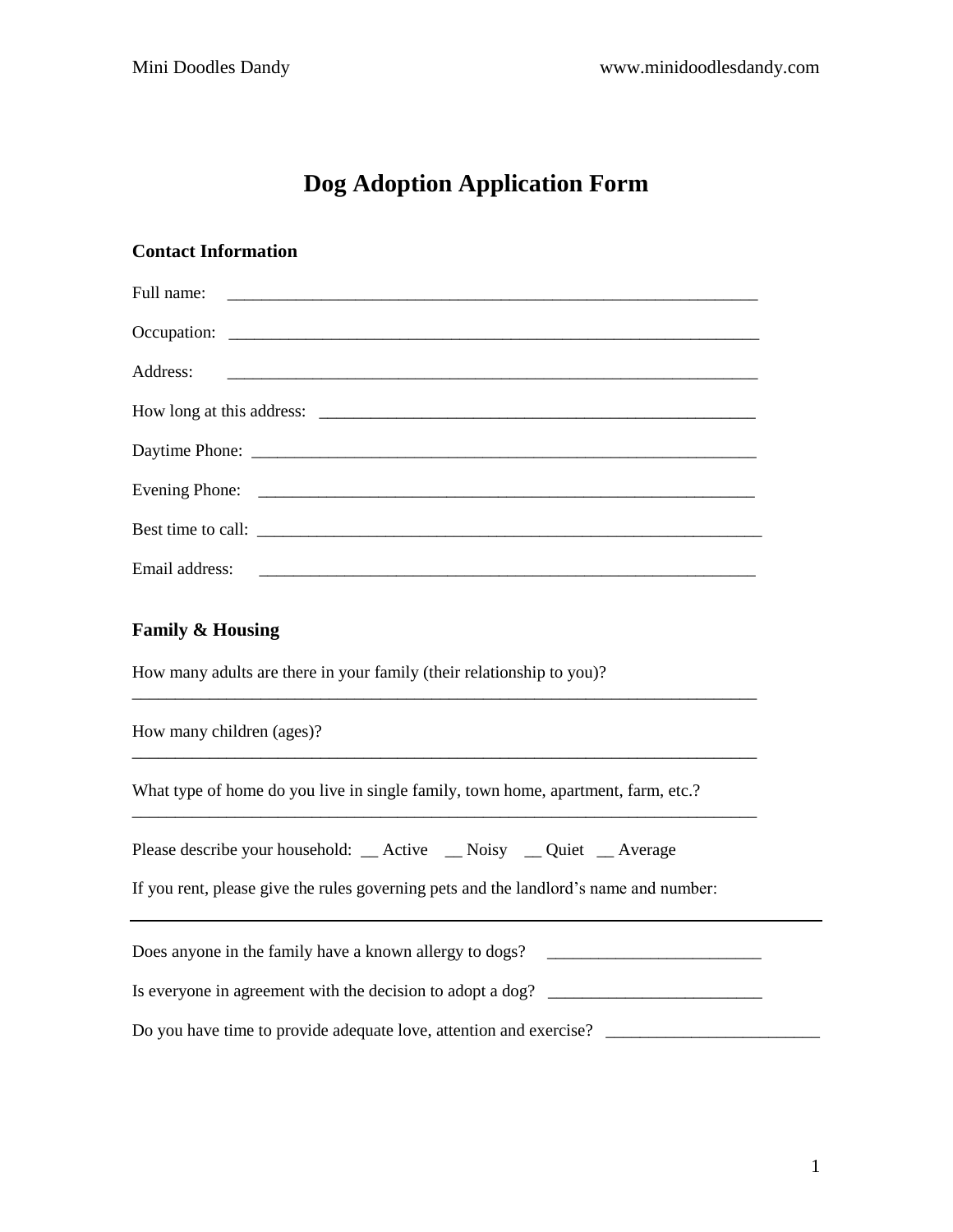## **Other Pets**

What other pets do you have (specify type and number)?

Are these pets up to date on vaccines? \_\_\_\_\_\_\_\_\_\_\_\_\_\_\_\_\_\_\_\_\_\_\_\_\_\_\_\_\_\_\_\_\_\_\_\_\_\_\_\_\_

Are these pets spayed/neutered? If not..why?\_\_\_\_\_\_\_\_\_\_\_\_\_\_\_\_\_\_\_\_\_\_\_\_\_\_\_\_\_\_\_\_\_\_\_\_

Have you every surrendered a pet? If so, why?

Have you ever had a pet euthanized? If so, why?

### **Veterinarian**

| Do you have a regular veterinarian? __ Yes __ No                                                                                      |
|---------------------------------------------------------------------------------------------------------------------------------------|
| Veterinarian's name:                                                                                                                  |
| Clinic Name:                                                                                                                          |
| Clinic Address:                                                                                                                       |
| Clinic Phone:<br><u> 1999 - Johann John Harry Harry Harry Harry Harry Harry Harry Harry Harry Harry Harry Harry Harry Harry Harry</u> |
| About the Dog You Wish to Adopt                                                                                                       |
| What is your idea of an ideal dog and why?                                                                                            |
|                                                                                                                                       |
|                                                                                                                                       |
| Desired sex: _ Female _ Male _ No preference                                                                                          |
| Where will the dog spend the day? ( <i>describe</i> )<br><u> 1989 - Johann Barn, mars an t-Amerikaansk komponister (* 1958)</u>       |
| Where will the dog spend the night? ( <i>describe</i> )                                                                               |
| Number of hours (average) dog will spend alone? _________________________________                                                     |
|                                                                                                                                       |

\_\_\_\_\_\_\_\_\_\_\_\_\_\_\_\_\_\_\_\_\_\_\_\_\_\_\_\_\_\_\_\_\_\_\_\_\_\_\_\_\_\_\_\_\_\_\_\_\_\_\_\_\_\_\_\_\_\_\_\_\_\_\_\_\_\_\_\_\_\_\_\_\_